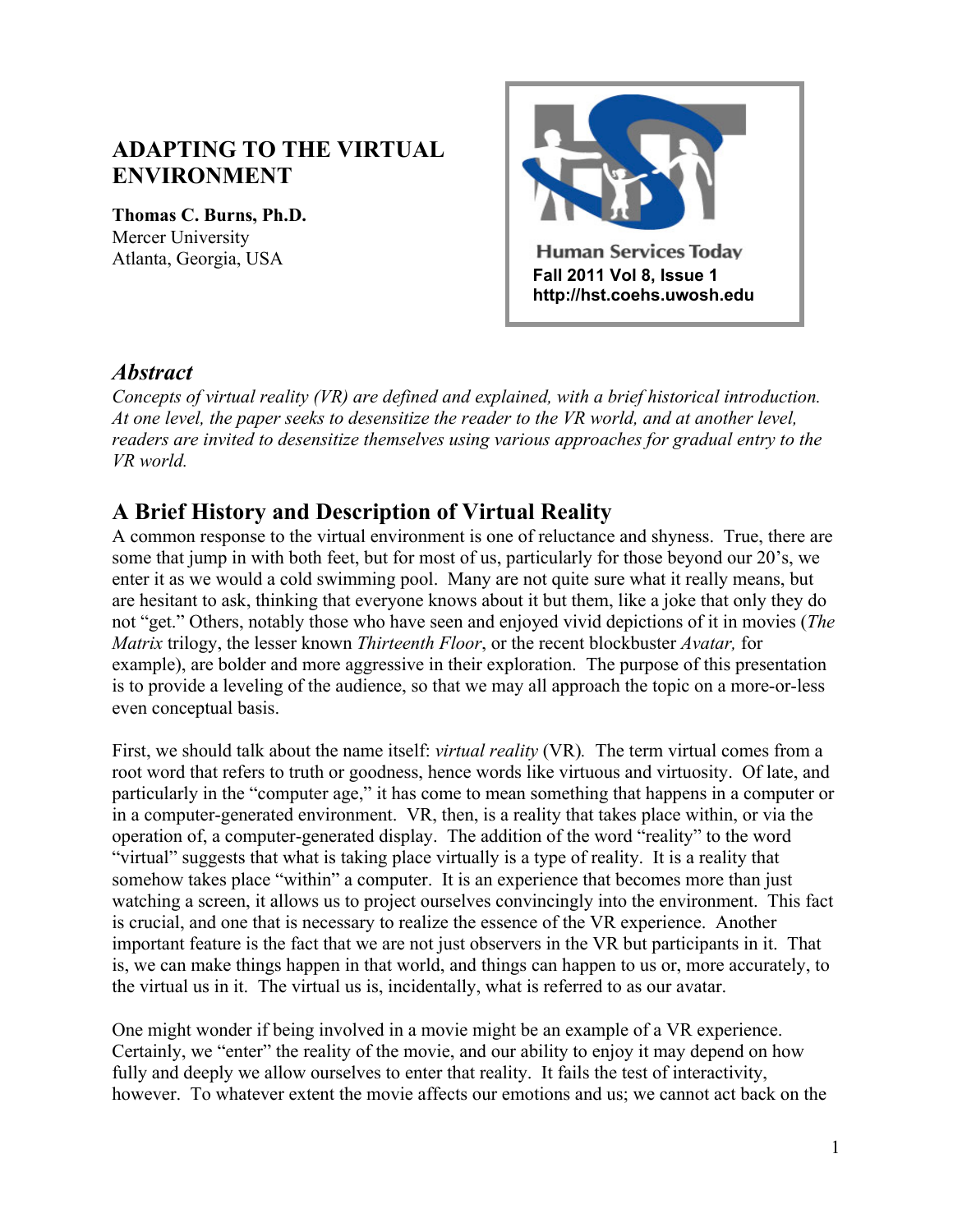reality we have entered. To some extent, we are prisoners of that reality with no prerogatives of action within it.

Perhaps surprisingly, however, our first experience with a VR likely takes place in a much more common environment. If you have ever been in a mall, for example, and consulted the guide often decoratively mounted near the entrances, you will notice that they all have an arrow, dot, or other designation that carries the label "You are Here." Of course, you are not "there," but standing in front of a board with a highly schematic representation of the mall, usually with a view that would be impossible to achieve in reality, depicting locations of the various stores, shops, and kiosks in the mall. To make sense of this depiction, you have to project yourself into the depiction, at the location of the "You are Here" point, and orient yourself from that point to understand the layout of the mall and where you are with respect to that layout. In a sense, you can interact with the VR depicted on the board, using yourself, your actual body, as its own avatar as you navigate about the mall with the picture of the map board in your memory.

In watching a movie about World War II recently, there was a scene in which a number of civilians and uniformed men were sitting around a large table. On the table was painted a large map of the European theatre of war, with model ships and planes placed on it in various locations. Women in uniforms and headsets, bearing sticks similar to those used by roulette croupiers to rake in chips, used the sticks to move around the ship and plane models on the maps, as situation reports came in through their headphones. What was being represented in the movie was the situation room of the British government in the War Cabinet rooms located underneath the Parliament buildings in London (these have been preserved, incidentally, and can be toured).

Since it was obviously not easy for the British government to create this room, especially during times of severe austerity, one must conclude that a graphic method of depicting conditions in the war was very important and useful to those concerned. They were not just playing with model ships and planes. The room was filled with serious and sober men and women, and they were playing no game. The board was not "real" in any other sense than a virtual one—that is, it depicted a schematic reality into which people inserted themselves in order to understand a situation with greater perspicacity. This world acted on the participants by showing them a graphic portrayal of war situations, to which they responded with commands to various fighting units. As the units responded to these commands, the board changed to reflect it. As the enemy made moves, that was also reflected by the "croupiers'" changing the board accordingly. Although on a quite slow time frame by today's standards, it still meets our criteria for being an interactive, virtual environment. It is certain that events being portrayed on the board produced emotional responses, often, one would imagine, very strong ones. In a real sense, then, it might seem that we have not added anything new to a process long familiar to any human who has ever consulted a map. Today's VR is, however, different in two important ways: the speed of interactional actions and reactions, and the use of pixel arrangements to represent reality.

These two factors, near real time actions/reactions and the infinitely customizable environment allowed by the use of pixels, make a profound difference. While military operatives were forced to use their VR, today's youngsters pay serious money for the opportunity to play *World of Warcraft, Battle of the Immortals*, *Call of Duty,* or other interactive games. This fact, however,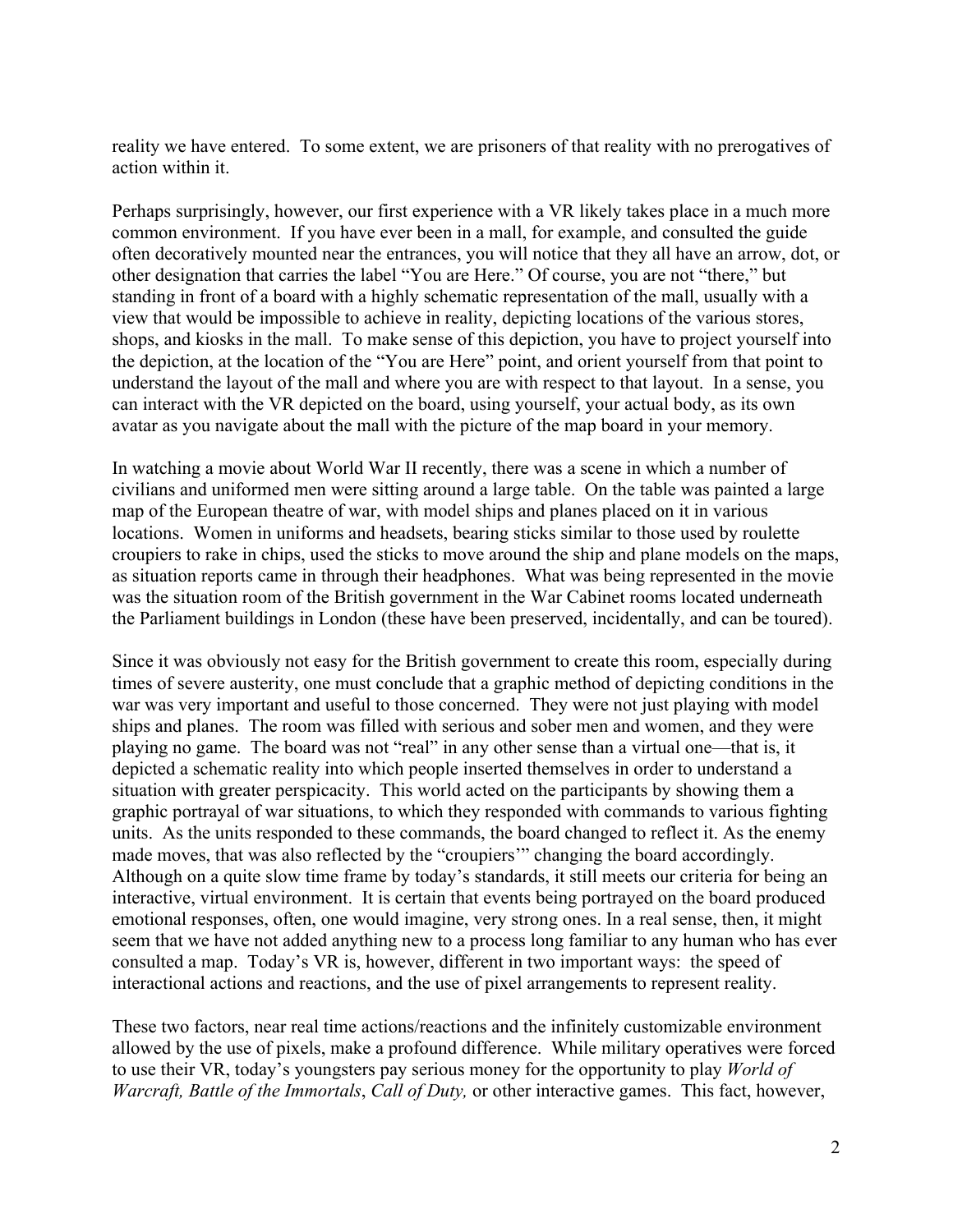only moves the question back one step. Why do these two factors act to attract participants to the virtual environment? The answer may lie in the fact that both factors allow for the participants greater immersion in the game. Clearly, the more rapidly a display reflects an action of the participant, the more connected they will feel to the action/reaction event, the more real it will feel, and the more convincing will be the illusion of the existence of an alternate reality.

The first digital images were quite primitive, and, like today's digital images, used small squares of varying shades of gray appearing on a cathode ray tube screen to comprise a mosaic. Since the first image had relatively little computing power, the squares, or pixels, were necessarily large, giving the image a checkerboard look. As computers became more powerful, and monitor screen resolutions became more refined, a larger number of pixels could be used, providing higher resolution. The introduction of color and movement require orders of magnitude more computing power, but as it became available, it was immediately used, driven primarily by the video game markets. Today, feature-length movies at commercial theatres are presented in full color and even in three dimensions. This has allowed for computer-generated virtual realities of increasing realism.

One of the first interactive games to reach the market, *Pong*, was produced by Atari in May of 1972 in the form not all that different from video game sets of today (PongGame.org, 2011). There were hand-held player consoles and an interface that allowed actions on the consoles to be displayed on an ordinary television set. The similarity pretty well ends there, however. The *Pong* consoles had two controls, one that simply allowed the player to cause the game's portrayal of a "paddle" to move up or down on the screen, and the other to determine the speed of the game. The technology of the time did not allow the player to actually position the paddle from the console, but simply to "tell" the paddle to begin moving up or down, which it did at a speed pre-set by the user. While this gave the player some ability to control the paddle, it was, at best, a rudimentary one.

### **Adapting to Virtual Reality**

Now that it is apparent that most of us have participated in some virtual world or another, let us explore how one might attain a greater comfort with it. For this, we turn to some of the tools psychologists have developed to reduce fears of a particular stimulus and to gain greater comfort with unfamiliar situations. Interestingly, as we will see later, VR itself can be used in very serious applications of this very sort.

The reader should note two of the words used in the paragraph above: namely "fear" and "unfamiliar." By reducing both of these human experiences, greater comfort is achieved and, with that comfort, one experiences a greater willingness to explore.

Psychologists have long known that the key to fear reduction is to expose a subject to a feared stimulus long enough for them to discover that it no longer (or never did) present any true threat. Since they do not receive the reward of immediate fear reduction that would come from fleeing from the stimulus, they quickly learn that it does not present true danger. With most of us, however, it is more intuitive and compelling to simply avoid the stimulus. While this provides immediate relief, it has two distinct disadvantages: 1) the fear does not go away, can become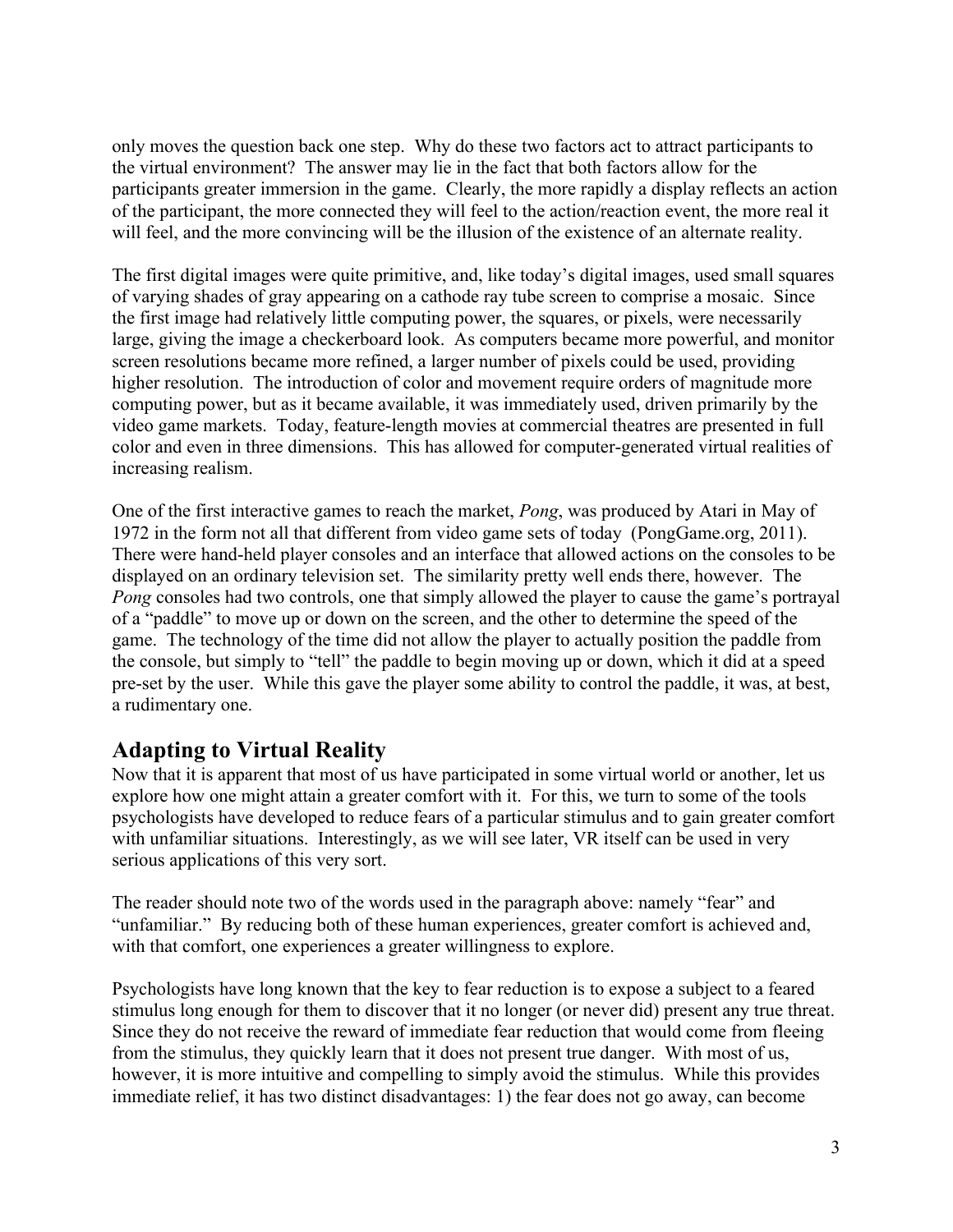stronger and even may generalize to other associated stimuli; and 2) the subject's freedom is curtailed. As an example, let's say someone had a bad time at a hospital. They may, in the future, choose not to go to hospitals, thereby avoiding the fear that had become conditioned. As they continue to avoid hospitals, they eventually come to regard anything that smells or resembles a hospital aversive. Should they be well advised in the future to go to an emergency room, however, they may well demur and then suffer unfortunate consequences.

## **Procedures for Adapting**

How can we use this information to approach the virtual environment more pleasantly, then? First, let us remember that exposure (to the feared stimulus) can be either gradual (psychologists call this "successive"), or sudden ("implosive"). Since our purpose is to reduce one's sensitivity to a feared stimulus, we are left with the choice of whether to expose the subject to the feared stimulus in gradual steps successively, or all at once (implosively) in order to obtain the desensitization that we desire.

Bringing this home to the individual user, then, who might be reluctant to approach VR, a logical procedure would be as follows:

- A. One should keep solidly in mind that VR is nothing new, dating back to when primitive man saw movement in the animal drawings he had made on the cave wall, animated by the moving firelight. It has been with us steadily, in many different forms ever since.
- B. Spend some time watching someone engaging in some activity using VR. Preferably, you should watch someone who is slightly ahead of you in their journey. (Watching an expert playing *World of Warcraft* with a guild of ten other players scattered over the globe engaging in a coordinated "raid" on another group can be a bit daunting to the beginner.) In watching some desensitization will take place but it will also be an excellent opportunity to ask questions when the answers would be most meaningful and informative. Also, in watching, one almost immediately gets the "sense" of VR.
- C. Be sure that you are passably familiar with your computer. While you will ordinarily have plenty of time to decide on your next action, having to think about the acts necessary for the operation of the VR program on top of unfamiliarity with your equipment might produce a discouraging overload. If the learning curve is too steep, we are more likely to abandon a project.
- D. Select a VR program to learn on that would favor success. Better to pick a program that is too simple rather than too hard. If a program is too simple, and we become bored with it quickly, it is recorded as a success by the nervous system, and confidence is bolstered. VR programs come in several different types:
	- i. Conflict-based programs generally pit one person against another, or against the computer that is programmed to play as an antagonist to the player. Examples of these would be combat programs such as *Halo, World of Warcraft, Carmageddon, etc.*
	- ii. Challenge games, in which the player has to exhibit an increasing skill in overcoming hurdles, impediments, and various problems to be overcome. These games are often designed for younger players, such as *Sonic* or *Donkey Kong,* but there are also versions for the more mature player (*Myst, Riven).*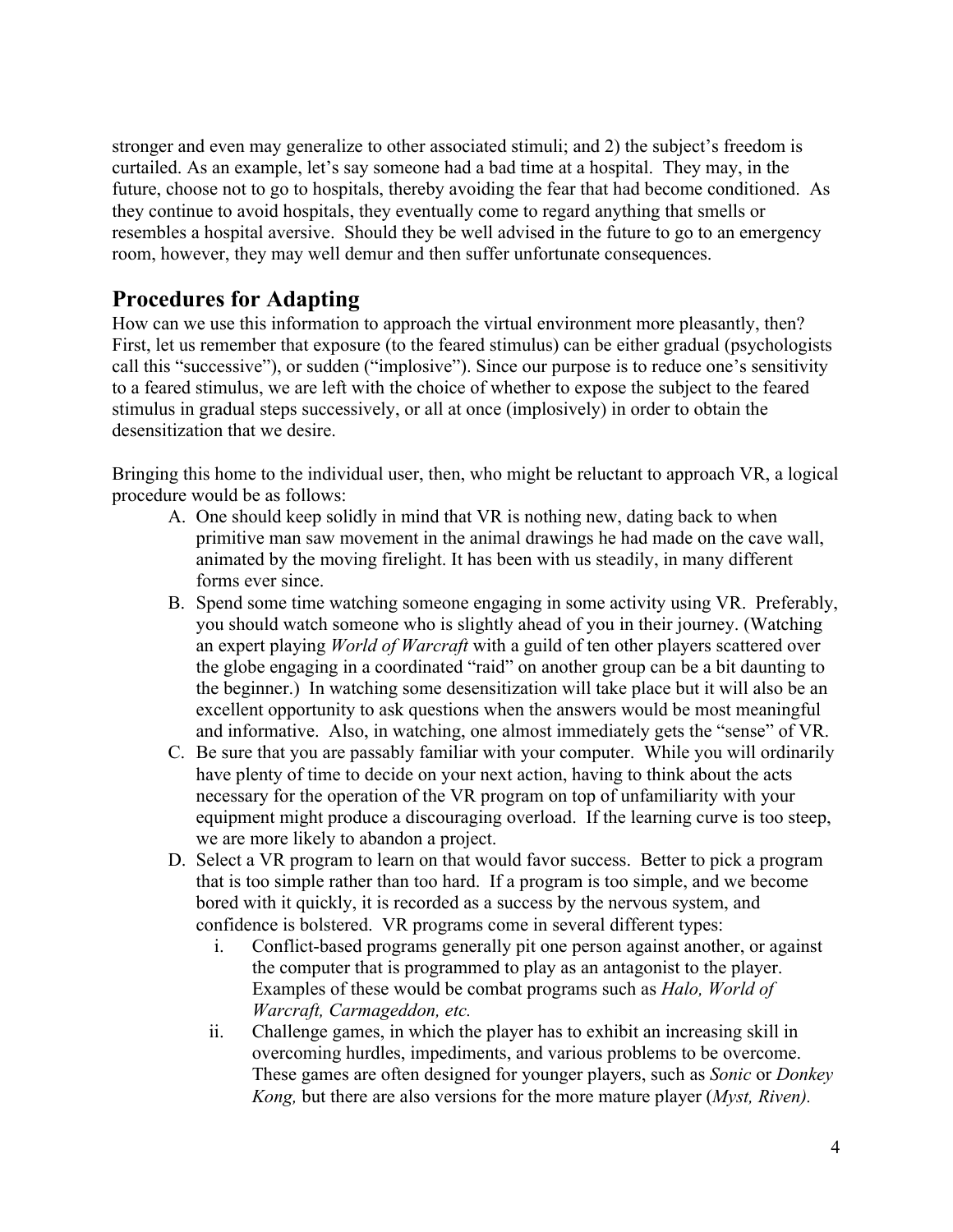- iii. Experiential programs exist that have no inherently competitive element. In these, the player can construct a VR that then acts in accordance with known principles of operation of that type of reality. For example, one such program *SimCity,* allows the player to construct infrastructure such as roads, power lines, and sewage systems. The program then shows the development of homes and traffic that would occur, given what we presently know about urban development. More serious applications include programs in which an architect can allow a client to "walk" through a structure, viewing it as one would who was actually in the building. City planners can likewise "drive," "fly," or "walk" through a proposed downtown revitalization project. Even more exotic applications of this type of VR include computer aided design (CAD) programs that allow engineers to create a part on a computer, rotate it in three dimensions, and even have its operation simulated within the devices it is intended to function. CAD programs can then interface with other software (computer aided machine—or CAM) programs that control robotic machines that then actually produce the part.
- iv. Virtual Reality programs (e.g. *Second Life)* have been created for the specific purpose of providing a virtual reality within which user-decided happenings can occur. While all of the above programs use VR to some extent, these latter programs are especially designed for the user to participate in virtual reality experience itself. Important to the use of these applications is the creation of an *avatar*, a representation of the self within the game. While other games may allow this, such avatars are pivotal in VR-specific applications. The uses of these programs are only recently being explored, and the opportunities seem limitless. It is this level of program that is the target of this paper, because entry to this world provides significantly expanded possibilities for its use. The conclusion of this paper will explore just a few of these.

### **Virtual Reality in Action**

In the educational sphere, one may attend classes, individual lectures, seminars, and see demonstrations concurrent with class reaction and discussion. As an example of this, the author recently attended a virtual seminar on an image management program. Students could bring in and show their work on assignments given by the teacher after attending her lecture on the homework assignment. Comments by other students on one's work were often as helpful as those of the instructor.

Skills training is increasingly finding uses for VR. In this image, a trainee is going through parachute training. The goggles provide a visual representation of what he would be familiarity provided by the VR allows him to respond more reliably in the actual situation, while desensitizing his natural fear of falling in the process. He does this in a completely safe environment. Not only does this save a great deal of money in not having to do this in actual conditions, but it provides real time coaching that might not be possible in actual practice.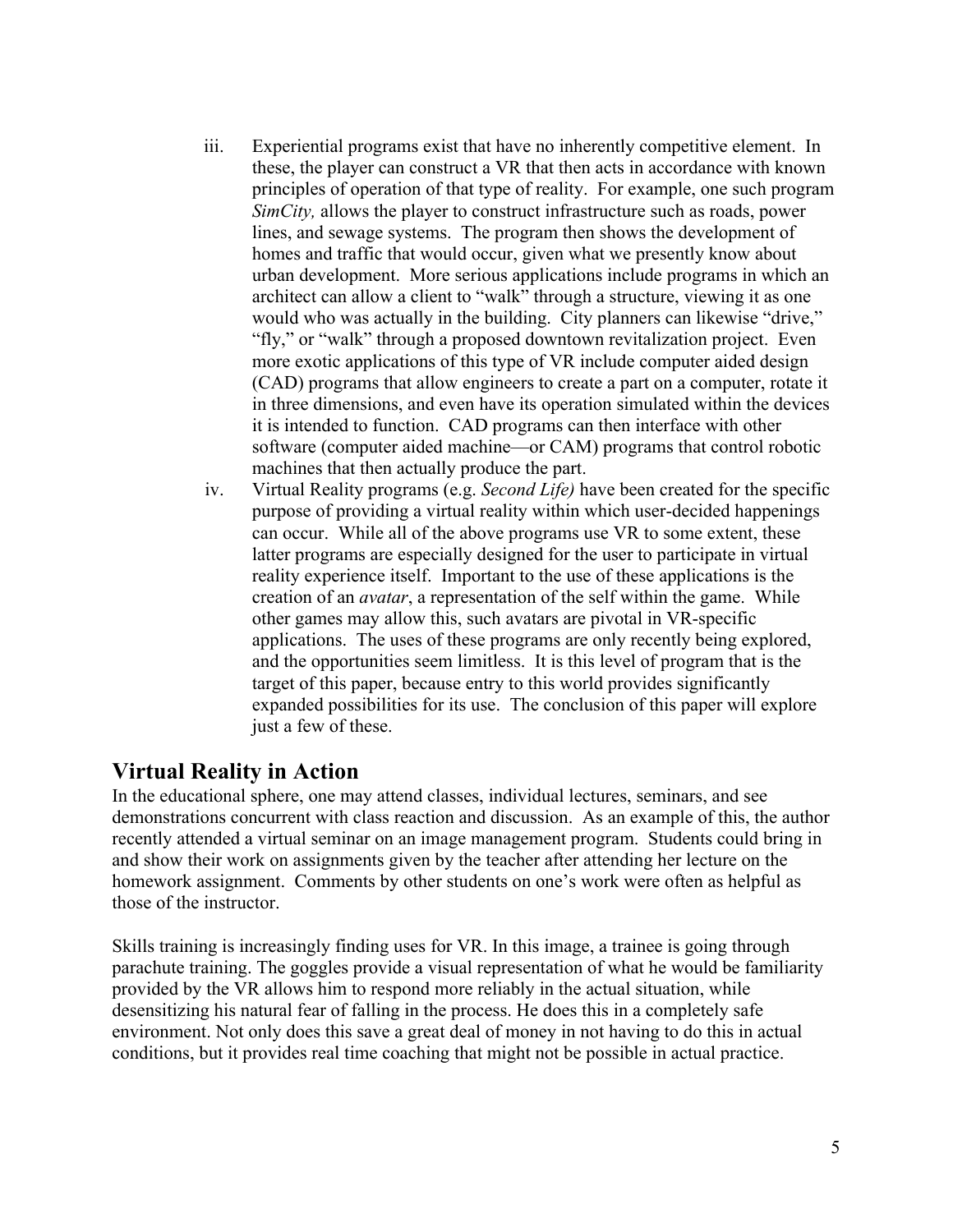Many use the VR environment for personal exploration and discovery. Individuals can experience VR in an elaborate setup in which head movement is tracked and represented in the video being presented in video goggles. Hand movements can also be integrated into the reality experience. From the outside, someone in such an apparatus would appear to be a subject in a science-fiction movie, but, as a result of the instrumentation about, the subject would be in an alternative reality.

In observing users of Second Life, one can see what activities players choose to engage in, and, most interestingly, what form of avatar is chosen. Avatars can be of either sex, and a nearlimitless array of attire, hairstyle, and jewelry are available. An avatar may even be an animal, whether it is a representation of an actual or imaginary one.

One of the most dramatic and potentially important uses of VR is in the psychotherapeutic area. The reader is invited to review the explanation of desensitization above. VR can be used to provide this as a valuable adjunct for treatment for and "vaccination" against Posttraumatic Stress Disorder (PTSD) (American Psychiatric Association, 2000), an often devastating psychological injury attending victims of crime, natural disaster, or warfare. Our present involvement in violent conflict in the Middle East is producing an overwhelming stream of PTSD victims returning from combat. The most empirically verified therapy for this disorder (referred to hereafter as injury) is termed Prolonged Exposure Therapy. As described above, it involves exposing subjects to stimuli to which the subject has been sensitized, and thus allowing the exposure to extinguish. Since combat is difficult to reproduce in a treatment facility, therapists have been limited to using the subjects' ability to imagine such scenarios. Many either would not or could not bring themselves to do this.

With VR, the therapist can bring these sensitized stimuli forward at a controlled and bearable rate so that the subject will choose to remain in the situation long enough for desensitization to take place in response to the exposure. As Bret A. Moore (2011) writes:

However, by using virtual reality, psychologists can simulate the stressful situations with nothing more than a headset and a comfortable chair. Phobias are not the only thing virtual reality is good for. Psychologists are using avatars to help service members suffering from PTSD. In a program developed by the National Center for Telehealth and Technology in Tacoma, Wash., service members can create a visual representation of themselves in the virtual world. They can choose to be tall or short, skinny, muscular or fat, male or female, and any color of the rainbow. They can even choose to be a robot if so desired.

The place of VR in our future is assured. Those with an understanding and facility with this emerging area will enjoy a much more relaxed learning curve than those who might well find themselves required to catch up. The tools for learning it are all around, and the reluctance many will feel can be easily managed using the steps outlined above. The major factor as to whether one will adapt is simply one's determination to do so.